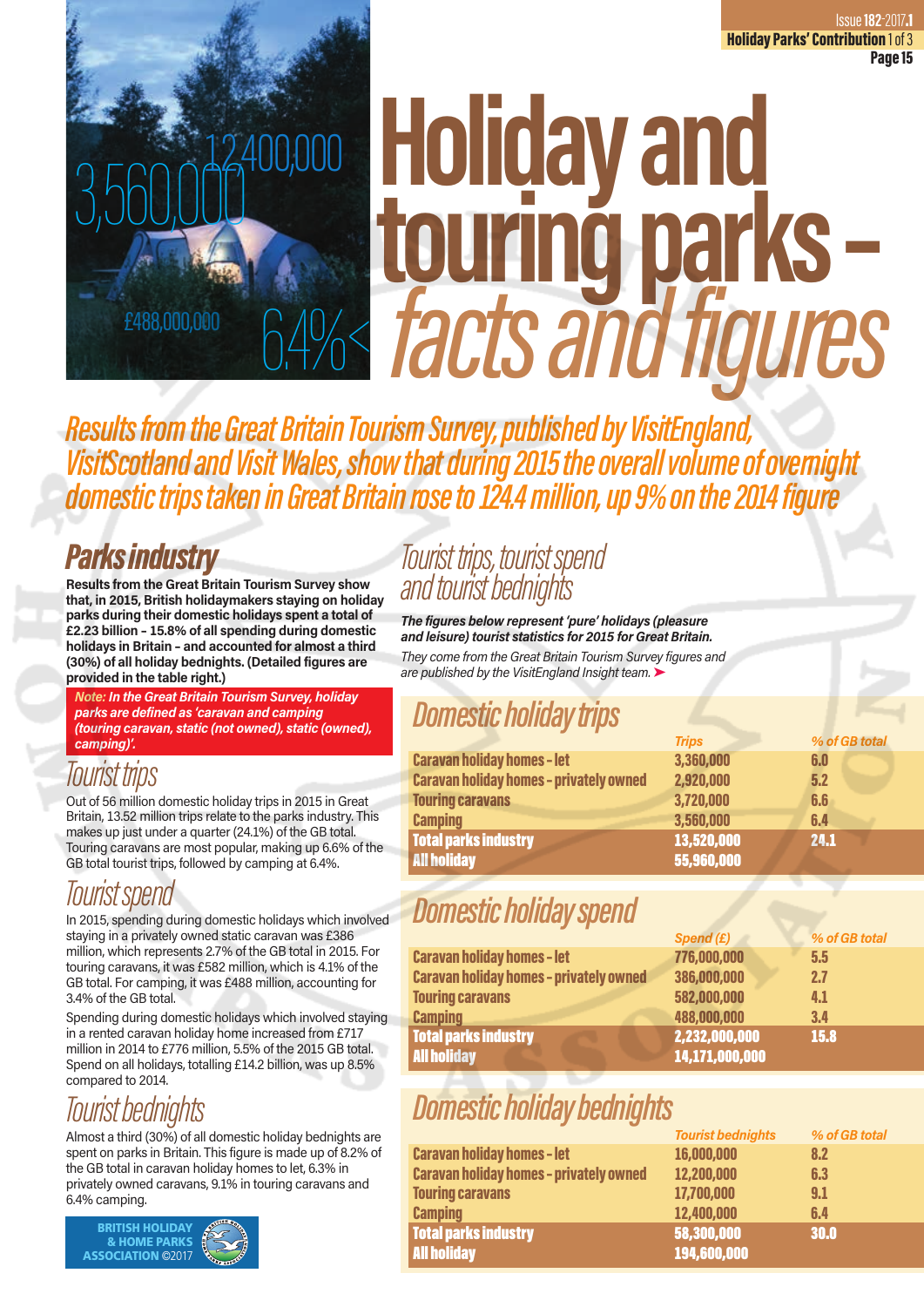### *Bigger picture*

#### **The number of nights spent during domestic trips in Great Britain increased by 8% to 377.1 million in 2015.**

Along with the increase in trips, the amount of expenditure during trips in Great Britain in 2015 also rose by 9% to £24.8 billion. Between 2011 and 2015, the overall performance of trip expenditure in Great Britain has increased by 9.5%.

Accommodation continues to make up the largest proportion of spend. A third (35%) of the total value of trips was spent on accommodation and this has remained relatively unchanged over the five-year period. Travel costs made up almost a fifth (19%) of the value of British overnight domestic trips with a 5.1% increase on 2014, and eating and drinking out a further fifth (21%).

# *How bookings are made*

Domestic holiday trips are most likely to be booked in advance (70%) and bookings made directly through the accommodation provider account for the largest share of domestic overnight trips in Great Britain, with 39 million trips (31%).

#### **Booking online**

Around three quarters (73.5%) of domestic overnight trips where a firm booking is made were booked online in 2015 and the volume of trips booked online has almost doubled since 2006.



17% 83% **Business** 25% 75% VfR holidays were more likely to have been booked online than longer ones (76% versus 69%). 24% 76% All firm bookings Holidays - 4+ nights Holidays - 1-3 nights 24% 76% 26% 74% 31% 69% **Holidays** *% of 2015 trips where a firm booking was made booking method by trip purpose* Booked through another method Booked online